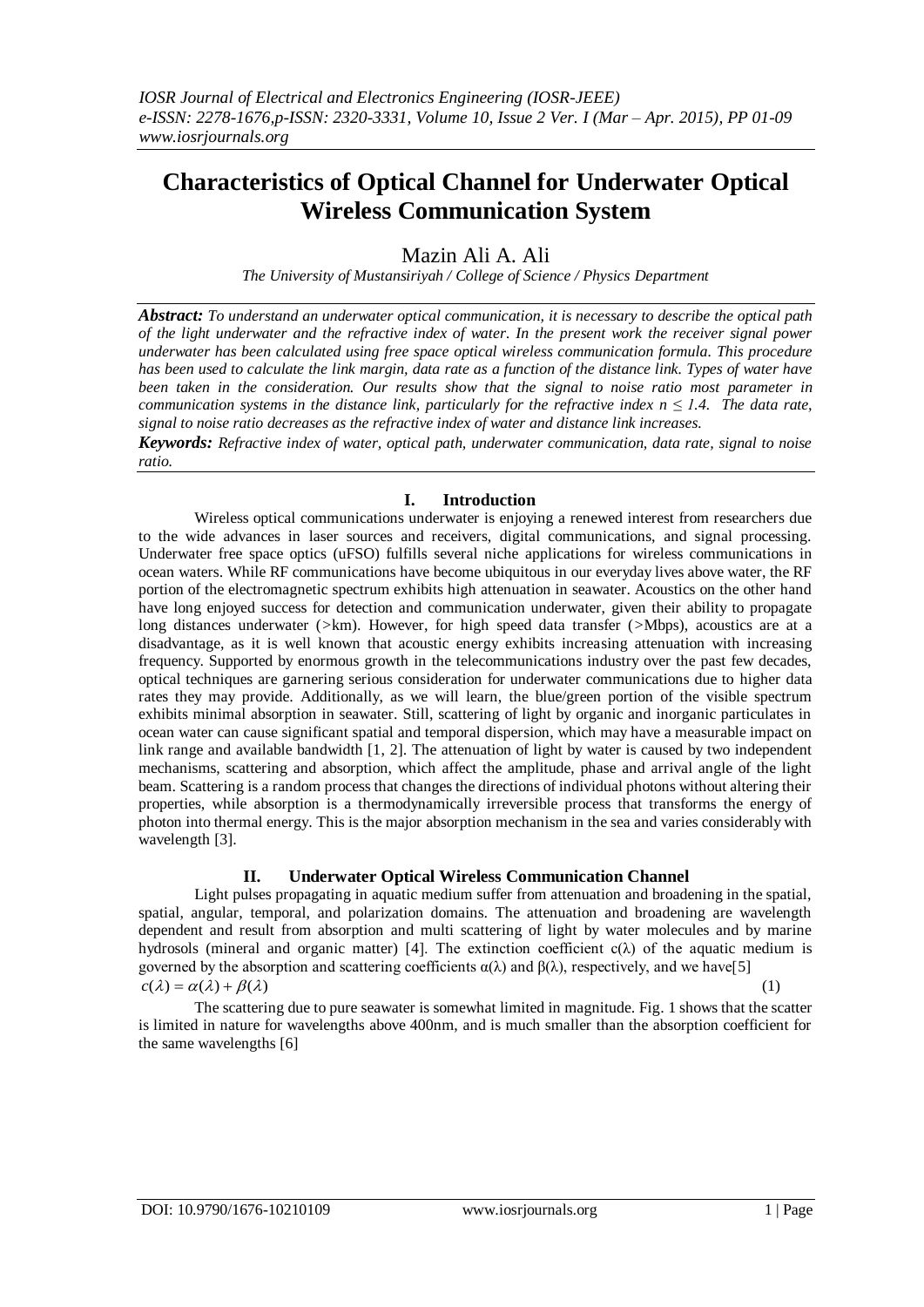

**Fig. 1** Scattering coefficient compared to absorption coefficient of pure seawater vs. wavelength

## **2.1 Absorption Model**

The spectral absorption coefficient,  $\alpha(\lambda)$ , which is the change in the beam of light due to the absorption by the medium (or things in the medium) per meter of path length [7]. The total absorption is a linear combination of the absorption properties of pure seawater, chlorophyll absorption as a function of wavelength and concentration, and the two components colored dissolved organic materials (CDOM). The splitting of the yellow substance into two components allows the model to be universal for all biologically stable waters and it will permit models in the future to include the effects of fluorescence in a more consistent manner. The absorption coefficient  $\alpha$  ( $\lambda$ ) is given by:

$$
\alpha(\lambda) = \alpha_w(\lambda) + \alpha_{cl}(\lambda) + \alpha_f(\lambda) + \alpha_h(\lambda)
$$
\n(2)

Where  $\alpha_w(\lambda)$  is the absorption coefficient of water as a function of wavelength  $(m^{-1})$ ,  $\alpha_{cl}(\lambda)$  is the absorption chlorophyll acid coefficient as a function of wavelength,  $\alpha_f(\lambda)$  is the fulvic acid absorption coefficient and  $\alpha_h$  ( $\lambda$ ) is the humic acid absorption coefficient both as a function of wavelength. The absorption coefficient for water types,  $\alpha_w$  ( $\lambda$ ), was interpolated from data from [8] with respect to water concentration of  $w_c^0 = 1$  mg/m3, and water concentrations  $0 \le w_c \le 15$  mg/m<sup>3</sup>. It then became:

$$
\alpha_{w}(\lambda) = \alpha_{w}^{0}(\lambda) \left[ \frac{w_{c}}{w_{c}^{0}} \right]^{a_{w}^{0}}
$$
\n(3)

For pure sea water  $\alpha_w^0(\lambda) = \alpha_w^0 * \lambda = 0.0405\lambda$ , for clean ocean  $\alpha_w^0(\lambda) = \alpha_w^0 * \lambda = 0.114\lambda$  for coastal ocean  $\alpha_w^0(\lambda) = \alpha_w^0 * \lambda = 0.179\lambda$  for turbid harbor  $\alpha_w^0(\lambda) = \alpha_w^0 * \lambda = 0.266\lambda$ . As well as the absorption coefficient for chlorophyll,  $\alpha_{cl}$  ( $\lambda$ ), was interpolated from data from [9, 10] with respect to a chlorophyll concentration in  $C_c^0 = 1$  mg/m<sup>3</sup> and chlorophyll concentrations  $0 \le C_c \le 12$  mg/m<sup>3</sup>. It then became:

$$
\alpha_{cl}(\lambda) = \alpha_C^0(\lambda) \left[ \frac{C_C}{C_C^0} \right]^{0.0602} \tag{4}
$$

For  $\alpha_C^0(\lambda) = 0.0602\lambda$ , next, the absorption coefficient of the yellow substance which is broken into two separate components: humic,  $\alpha_h(\lambda)$ , and fulvic,  $\alpha_f(\lambda)$  acid.

$$
\alpha_h(\lambda) = \alpha_h^0(\lambda) C_h \exp(-k_h \lambda)
$$
\n
$$
\alpha_f(\lambda) = \alpha_f^0(\lambda) C_f \exp(-k_f \lambda)
$$
\n(5a)

DOI: 
$$
10.9790/1676-10210109
$$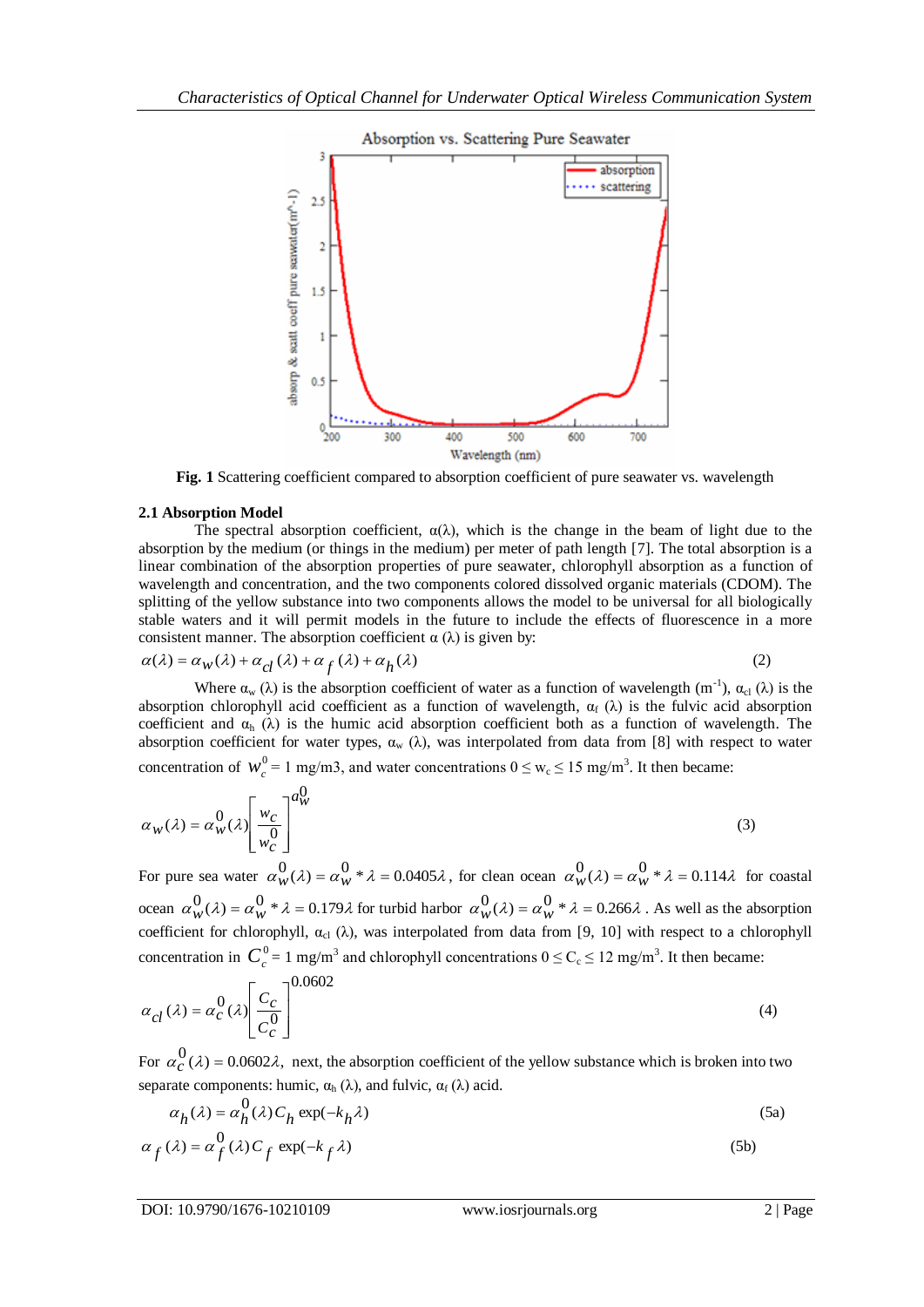Where  $k_h = 0.01105/nm$ ,  $\alpha_h^0 = 18.828 \text{ m}^2/mg$  is the specific absorption coefficient of humic acid, the first component of CDOM and  $k_f$  = 0.0189/nm,  $\alpha_f^0$  = 35.959 m<sup>2</sup>/mg is the specific absorption coefficient of fulvic acid, the second component of CDOM. Also,  $C_h$  and  $C_f$  are the concentration of humic acids and fulvic acids in mg/m3, respectively and can be [9]:

$$
C_f = 1.74098 C_c \exp\left[0.12327 \left(\frac{C_c}{C_c^0}\right)\right]
$$
\n
$$
C_h = 0.19334 C_c \exp\left[0.12343 \left(\frac{C_c}{C_c^0}\right)\right]
$$
\n(6b)

### **2.2. Scattering Model**

This phenomenon is called the spectral beam scattering coefficient,  $\beta(\lambda)$ , which describes the loss of flux due to the redirection of photons by means of total scattering. The total scattering is a linear combination of the scattering coefficient of water,  $\beta_w(\lambda)$ , scattering from small particles,  $\beta_s^0(\lambda)$  as a function of wavelength and concentration, and scattering from large particle,  $\beta_l^0(\lambda)$  as a function of wavelength and concentration, is given by [9]:

$$
\beta(\lambda) = \beta_W(\lambda) + \beta_S^0(\lambda)C_s + \beta_l^0(\lambda)C_l
$$
\n(7)

The equation for  $\beta_w(\lambda)$  is derived by interpolating the data published by[9] to get:

$$
\beta_W(\lambda) = 0.005826 \left(\frac{0.4}{\lambda}\right)^{4.322}, \, m^{-1} \tag{8}
$$

The spectral dependencies for scattering coefficients of small and large particulate matter are given by:

$$
\beta_S^0(\lambda) = 1.151302 \left(\frac{0.4}{\lambda}\right)^{1.7}, \, m^2 / g \tag{9a}
$$
\n
$$
\beta_l^0(\lambda) = 0.3411 \left(\frac{0.4}{\lambda}\right)^{0.3}, \, m^2 / g \tag{9b}
$$

Where  $C_s$  and  $C_l$  are the total concentration of small and large particles in  $g/m3$ , respectively given by:

$$
C_{s} = 0.01739 C_{c} . \exp\left[ 0.11631 \left( \frac{C_{c}}{C_{l}} \right) \right], g/m^{3}
$$
\n(10a)\n
$$
C_{l} = 0.76284 C_{c} . \exp\left[ 0.03092 \left( \frac{C_{c}}{C_{l}} \right) \right], g/m^{3}
$$
\n(10b)

### **III. Communication Link Model**

There are different parameters important of communications systems such as: the received signal power, link margin, and data rate. In addition, we performed a signal to noise ratio calculation.

### **3.1 Receiver Signal Power**

We shall consider the situation of optical propagation between points underwater. Consider a laser transmitting a total power  $P<sub>T</sub>$  at the wavelength 532nm. The signal power received at the communications detector can be expressed as [11]

$$
P_{rec} = P_{trans} \frac{D^2}{g_{div}^2 L^2} . 10^{-\gamma L/10} \tau_{trans} \tau_{rec}
$$
 (11)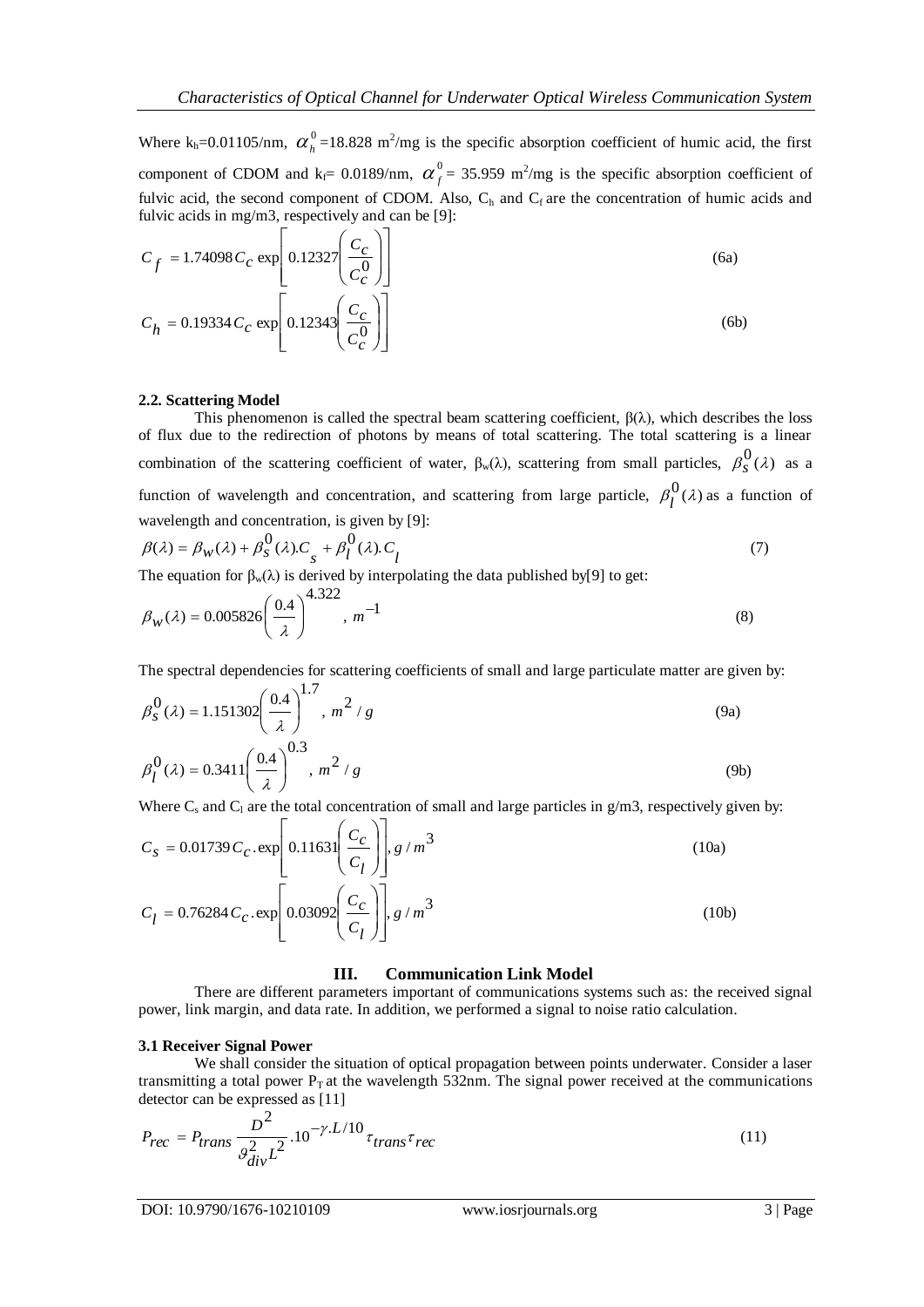Where D is the receiver diameter,  $\theta$  is the divergence angle,  $\gamma$  is the underwater attenuation factor (dB/m),  $\tau_{\text{t}}$ ,  $\tau_{\text{R}}$  are the transmitter and receiver optical efficiency respectively. The optical path *d* of a ray of light in any medium is given [12]

$$
d = n.L \tag{12a}
$$

Where d is the optical path, n is the refractive index of water, and L represents the geometrical optical distance. So that, eq. (11) can be written as

$$
P_{rec} = P_{trans} \frac{D^2}{g_{div}^2 \left(\frac{d}{n}\right)^2} .10^{-\left(\frac{\gamma \cdot d}{10.n}\right)} \tau_{trans} \tau_{rec}
$$
 (12b)

### **3.2 Link Margin**

Another important parameter in the optical communications link analysis is "Link Margin", which is the ratio of available received power to the receiver power required to achieve a specified BER at a given data rate. Note that the "required" power at the receiver  $P_{REQ}$  (watts) to achieve a given data rate, R (bits/sec), we can define the link margin LM as [12]:

$$
LM = [P_T \lambda / (N_b Rhc] * [D^2 / (\theta^2 L^2)]10^{-\gamma L/10} \tau_{trans} \tau_{rec}
$$
 (13)

Where R is a data rate, h is a plank constant and c is the light velocity.

#### **3.3 Data Rate**

Given a laser transmitter power P<sub>trans</sub>, with transmitter divergence of  $\theta$ , receiver diameter D, transmit and receive optical efficiency  $\tau_{trans}$ ,  $\tau_{rec}$  the achievable data rate R can be obtained from [13]

$$
R = \frac{P_T \cdot \tau_{trans} \cdot \tau_{rec} \cdot 10^{-\gamma \cdot L/10} D^2}{\pi (\theta/2)^2 L^2 E_p N_b}
$$
(14)

Where  $E_p=hc/\lambda$ , is the photon energy at wavelength  $\lambda$  and  $N_b$  is the receiver sensitivity (photon/bits) or (dBm)

#### **3.4 Signal to Noise Ratio (SNR)**

The electrical power of the received optical signal is proportional to the mean squared avalanche photodiode APD current, which can be written as [14]

$$
\langle i_{APD}^2 \rangle = (R_0 P_{rec} M)^2 \tag{15}
$$

and

$$
R_0 = \frac{\eta q \lambda}{hc} \tag{16}
$$

where  $R_0$  denotes the primary sensitivity of the APD,  $P_{rec}$  is the received power, *M* is the APD gain,  $\eta$  is the quantum efficiency, *q* is the electron charge, *h* is Planck's constant, *c* is the speed of light. The noise contributions

(i.e., the mean-square values of the APD current) are shot noise:

$$
\sigma_{sig-noise}^2 = 2q(R_0 P_{rec})M^{x+2}B \tag{17}
$$

Surface leakage current noise:

$$
\sigma_{surface}^2 = 2qI_LB \tag{18}
$$

multiplied dark current noise:

$$
\sigma_{dark,m}^2 = 2q(I_D)M^{x+2}B\tag{19}
$$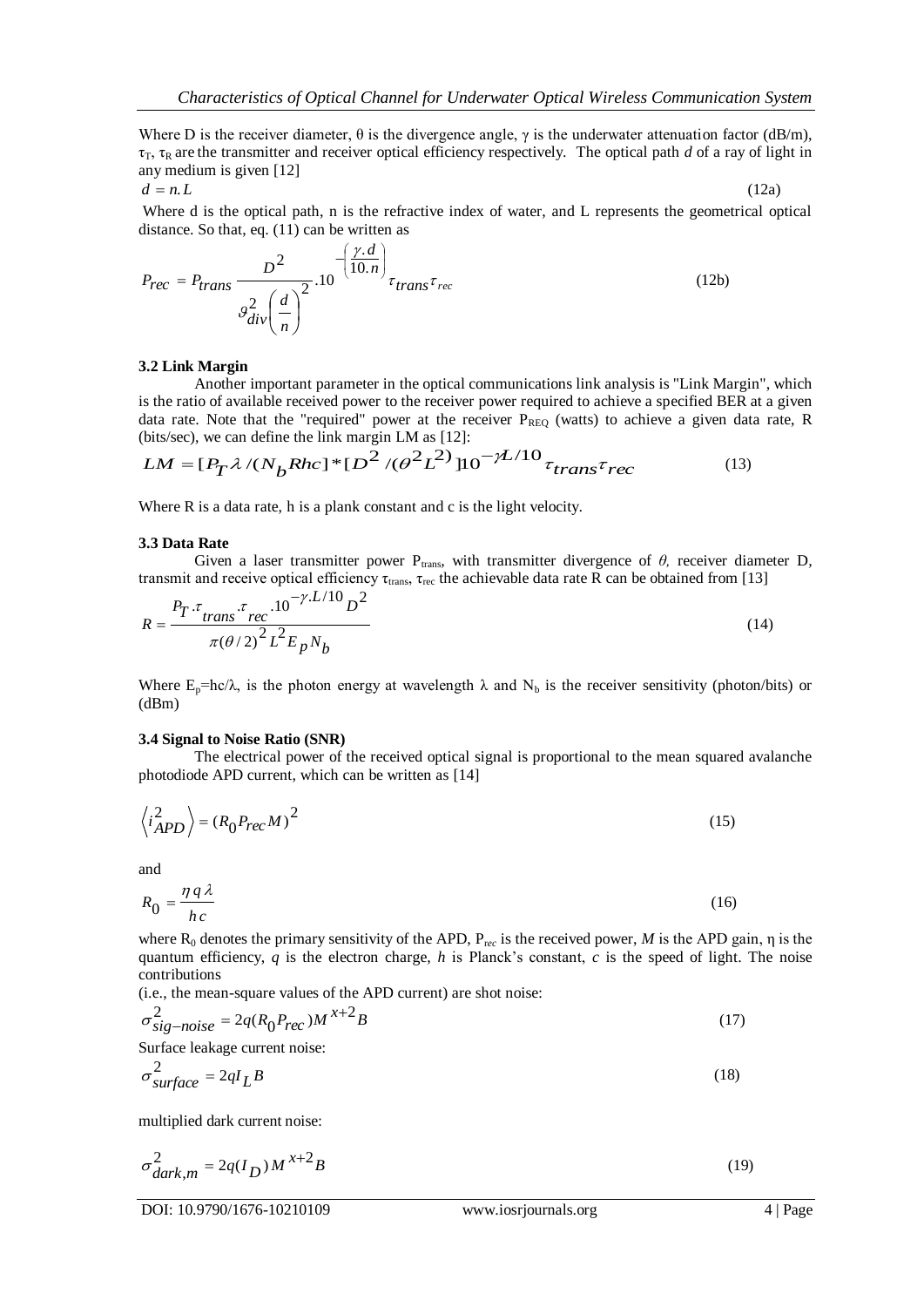And Johnson noise:

$$
\sigma_{johnson}^2 = \frac{4kT B F_T}{R_{eq}}
$$
\n(20)

where  $I_D$  is the bulk dark current,  $I_L$  is the surface leakage current,  $F(M) \approx M^X (0 \le x \le 1)$  is the excess noise factor,  $k$  is the Boltzmann constant,  $B$  is the equivalent noise bandwidth,  $R_{eq}$  is the equivalent circuit resistance,  $F_T$  is the noise figure of the electric circuit, and *T* is the system temperature. The SNR for the optical communication system is thus given by

$$
SNR_{APD} = \frac{(R_0 P_{rec} M)^2}{2q(R_0 P_{rec} + I_D)M^{x+2} B + 2qI_L B + 4kT B F_T / R_{eq}}
$$
(21)

#### **IV. Simulation results**

Simulation by Matlab carried out to show the effect of refractive index of water in underwater optical wireless communication system (UOWCS). The performance of (UOWC) system can be evaluated by the receiver signal power, link margin, data rate and signal to noise ratio. We have investigated the high quality and the best performance of underwater optical wireless communication link systems for different types of water. The investigating based on the modeling equations analysis and the assumed set of the operating parameters are shown in Table 1.

**Table 1.** Proposed operating parameters for underwater optical communications link

| Parameters                              |                     | Values                                                 |
|-----------------------------------------|---------------------|--------------------------------------------------------|
| Transmitter optical power               |                     | 50 <sub>mw</sub>                                       |
| Transmitter divergence angle            |                     | 1.5mrad                                                |
| Transmitter efficiency                  |                     | 0.5                                                    |
| Receiver efficiency                     |                     | 0.5                                                    |
| Optical path                            |                     | $0 \le d$ (m) $\le 100$                                |
| Receiver diameter                       |                     | 1 <sub>cm</sub>                                        |
| Receiver sensitivity                    |                     | $-20dBm$                                               |
|                                         | Pure sea water      | $Cc = 0.03mg/m^3$ ,<br>$w_c = 0.035$ mg/m <sup>3</sup> |
| Chlorophyll<br>concentration $c_c$ and  | Clean ocean water   | $Cc=0.4mg/m^3$ ,<br>$w_c = 0.55$ mg/m <sup>3</sup>     |
| water concentration w <sub>c</sub>      | Coastal ocean water | $Cc = 3mg/m^3$ , w <sub>c</sub> =4<br>$mg/m^3$         |
|                                         | Turbid harbor water | $Cc=12mg/m^3$ ,<br>$w_c = 15$ mg/m <sup>3</sup>        |
| Bulk dark current, ID                   |                     | $0.05$ nA                                              |
| The APD gain                            |                     | 100                                                    |
| The excess noise factor, x              |                     | 0.5                                                    |
| Electrical band, B                      |                     | 25MHz                                                  |
| Surface leakage current, I <sub>L</sub> |                     | 0.001A                                                 |
| System temperature, T                   |                     | 290K                                                   |
| Noise figure, $F_T$                     |                     | 3dB                                                    |
| Equivalent resistance, $R_{eq}$         |                     | 50 $k\Omega$                                           |

So the receiver signal power (dBm) due to the refractive index of water types can be evaluated. The receiver signal power is achieved in pure sea water, clean ocean water, coastal ocean water and turbid harbor for wavelength (532) nm at optical path underwater reach to100 m as shown in Fig. 2. The pure and clean water has very close behavior and it's different about the ocean and turbid. When the refractive index of water is increasing the receiver signal power decreases, on the other hand, when the refractive index of water decreasing the received signal power can be reached to long distances.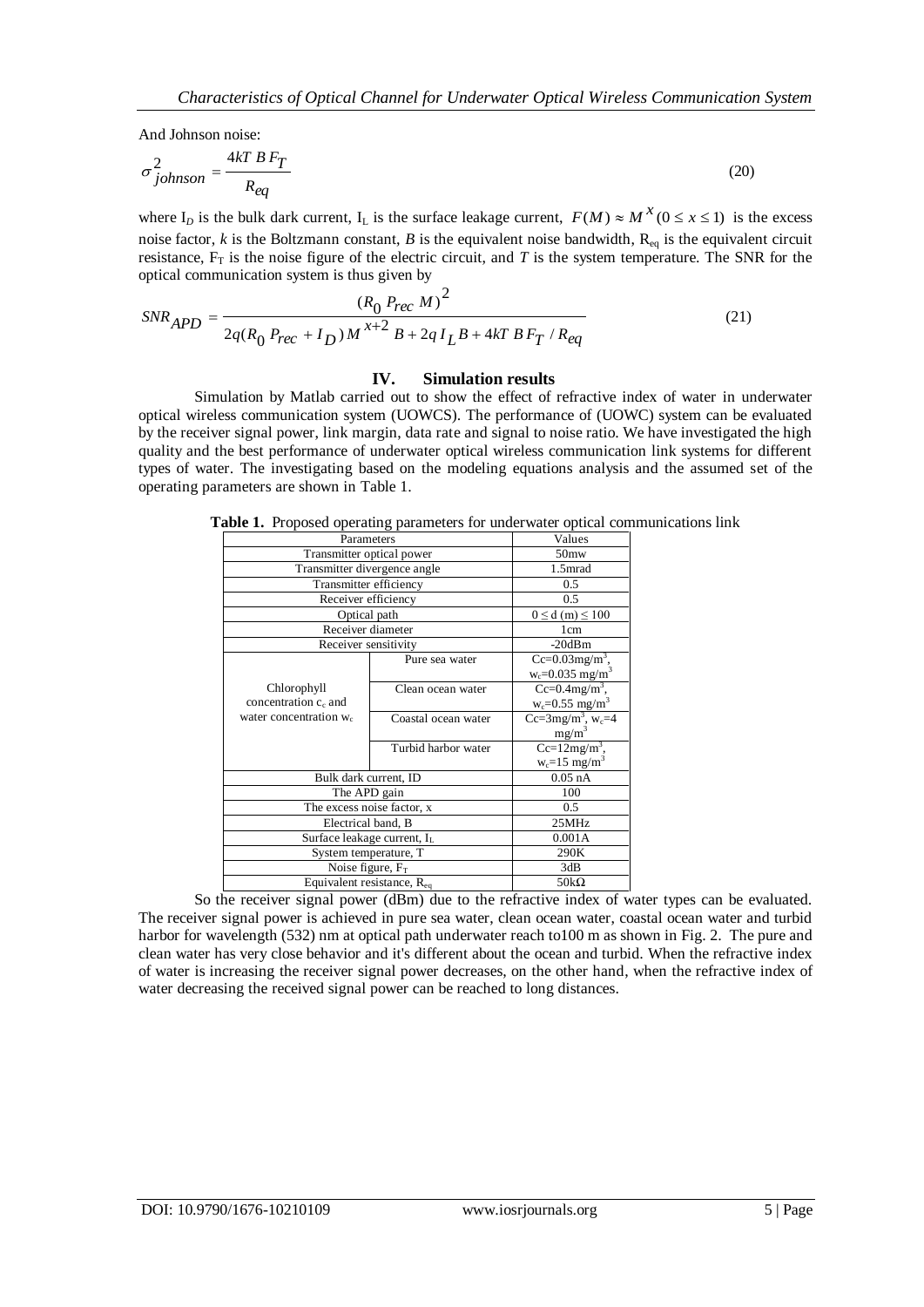

**Fig. 2** Receiver signal power (dBm) as a function of distance link (m)

The link margin for receiver sensitivity-20dBm is achieved for data rate 0.1 Gb/s operating under typical water conditions for optical path about100 m as shown in Fig. 3. The link margin for water can be reached to long distance when the refractive index of water decreases, also the pure and clean water have the same behavior.

The data rate 0.1Gb/s is achieved for refractive index and total attenuation underwater. The data rate of 0.1 Gb/s is obtained at 532 nm for the optical path underwater reaches to100 as shown in Fig. 4. The data rate 0.1 Gb/s can be achieved easily for the other types of waters (pure sea, clean ocean, coastal ocean). Also note that when the refractive index of water decreasing the data rate can be sent to long distances

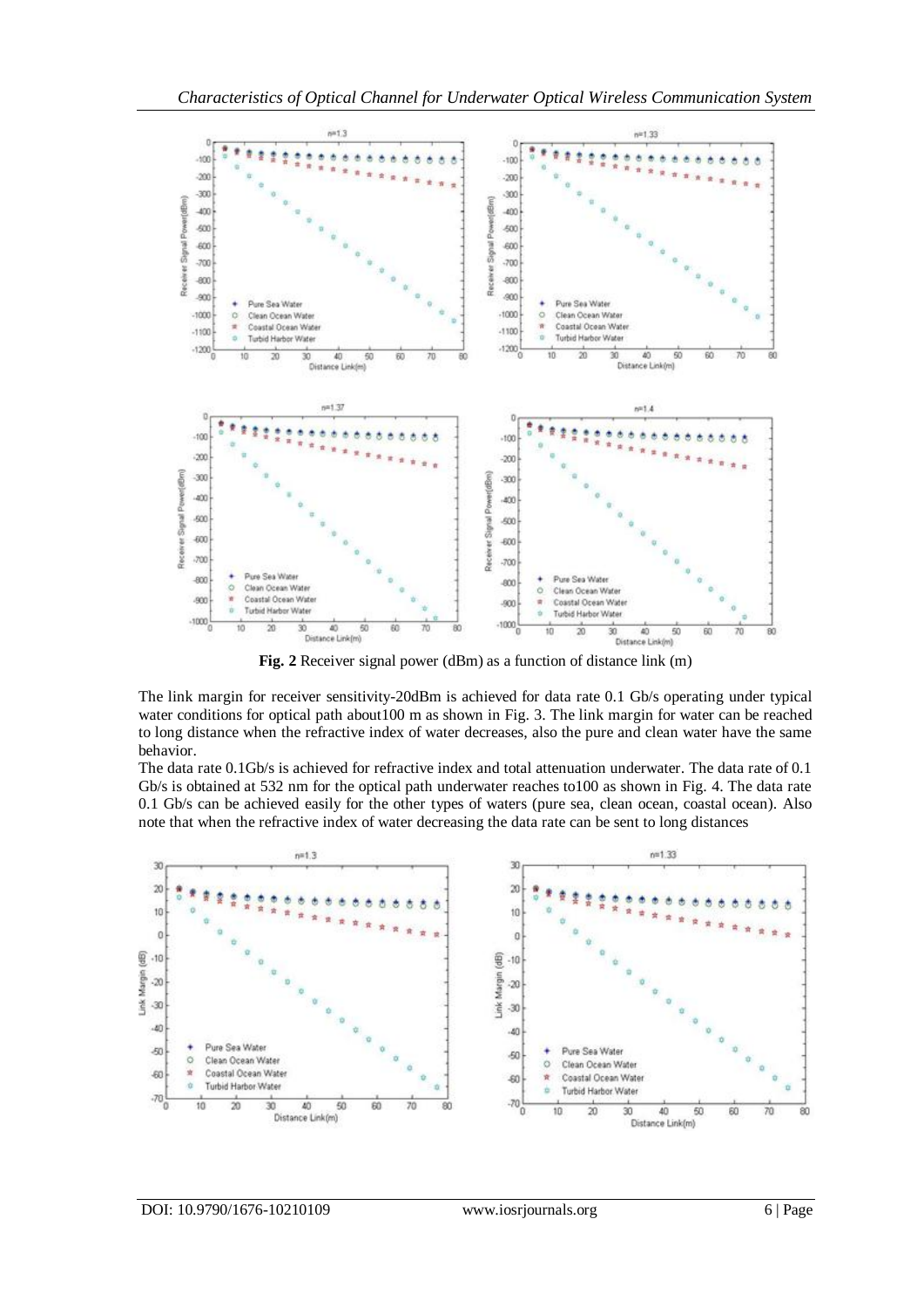

**Fig. 3** link margin (dB) as a function of distance link (m)

The signal to noise ratio (S/N) is achieved depends on an avalanche photodiode receiver power as shown in fig. (5); the signal to noise ratio increases with decreasing of refractive index of water for different water types under study. It is achieved that pure sea, clean ocean water has close values and the same behavior, as well as the first two types has a higher signal to noise ratio compared to other water types under the same operating conditions. As well as the signal to noise ratio (S/N) decreasing with increasing distance link.



**Fig. 4** data rate (bits/s) as a function of distance link (m)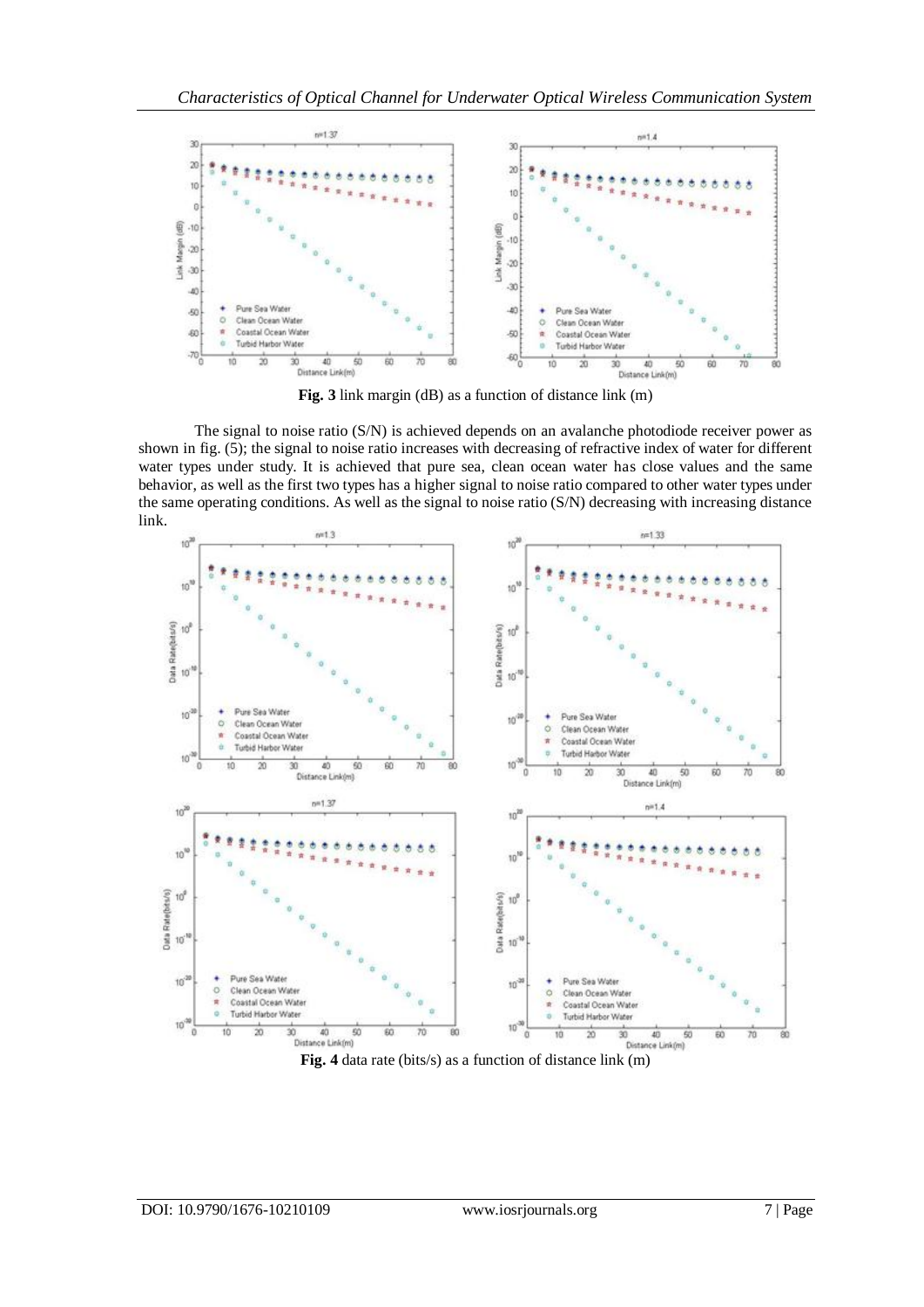

**Fig. 5-** signal to noise ratio (dB) as a function of distance link (m)

## **V. Conclusion**

An underwater wireless optical communications system studying based on free space optical wireless communications link and by employing the refractive index of water. We are studying the effects of total attenuation and refractive index on underwater optical communication links. The present work focuses on the optical path of the light underwater and calculates some parameters such as: the received signal power, link margin, data rate and signal to noise ratio. The study was carried to the wavelengths 532 nm for four water types pure, clean, coastal and turbid harbor water. It is theoretically found that the increases the refractive index of water the received signal power, link margin, and data rate is decreasing under the same conditions. As well as the signal to noise ratio SNR increases with decreasing the refractive index of water and the optical link. Therefore, it is concluded that the pure and clean water has presented the highest received signal power, link margin, data rate and signal to noise ratio compared to other water types under the same operating conditions.

#### **References**

- [1]. Arnon, S, Barry, J. R., Karagiannidis, G. K., Schober, R., Uysal, M., (2012), Advanced Optical Wireless Communication Systems', Cambridge University Press.
- [2]. Pocela, J., Aguayo, M. C. Otero, P., (2012). Wireless Underwater Communications, Wireless Personal Communications, 64(3), 547-560; Doi: 10. 1007/s11277-012-0600-z.
- [3]. Woodward, B., Sari, H., (2008), Underwater Speech Communications with a Modulated Laser, Applied Physics, B. 91,
- [4]. Arnon,S., (2010), Underwater Optical Wireless Communication Network, Optical Engineering, vol. 49(1).
- [5]. Kedar, D., Arnon, S., (2009), Subsea ultraviolet solar-blind broadband free-space optics communication, Optical Engineering, vol. 48(4).
- [6]. Bouchet, O., (2006), Free-Space Optics: Propagation and Communication, London; Newport Beach, CA.
- [7]. Lermusiaux, P. F. J., Chiu, C. S., Gawarkiewicz, G. G., Abbot, P., Robinson, A. R., Miller, R. N., Haley, P. J., Leslie, W. G., Majumdar, S. J., Pang, A., Lekien, F., (2006), Quantifying Uncertainties in Ocean Predictions in Oceanography, special issue on Advances in Computational Oceanography, Paluszkiewicz T., Harper S., Eds., 19(1)1, pp. 92-105.
- [8]. Rashed, A. N. Z., Sharshar, H. A., (2011), Performance Evaluation of Short Range Underwater Optical Wireless Communications for Different Ocean Water Types, , Wireless Personal Communications, , 73(1), pp. 693-708; Doi: 10.1007/s11277-013-1037-8.